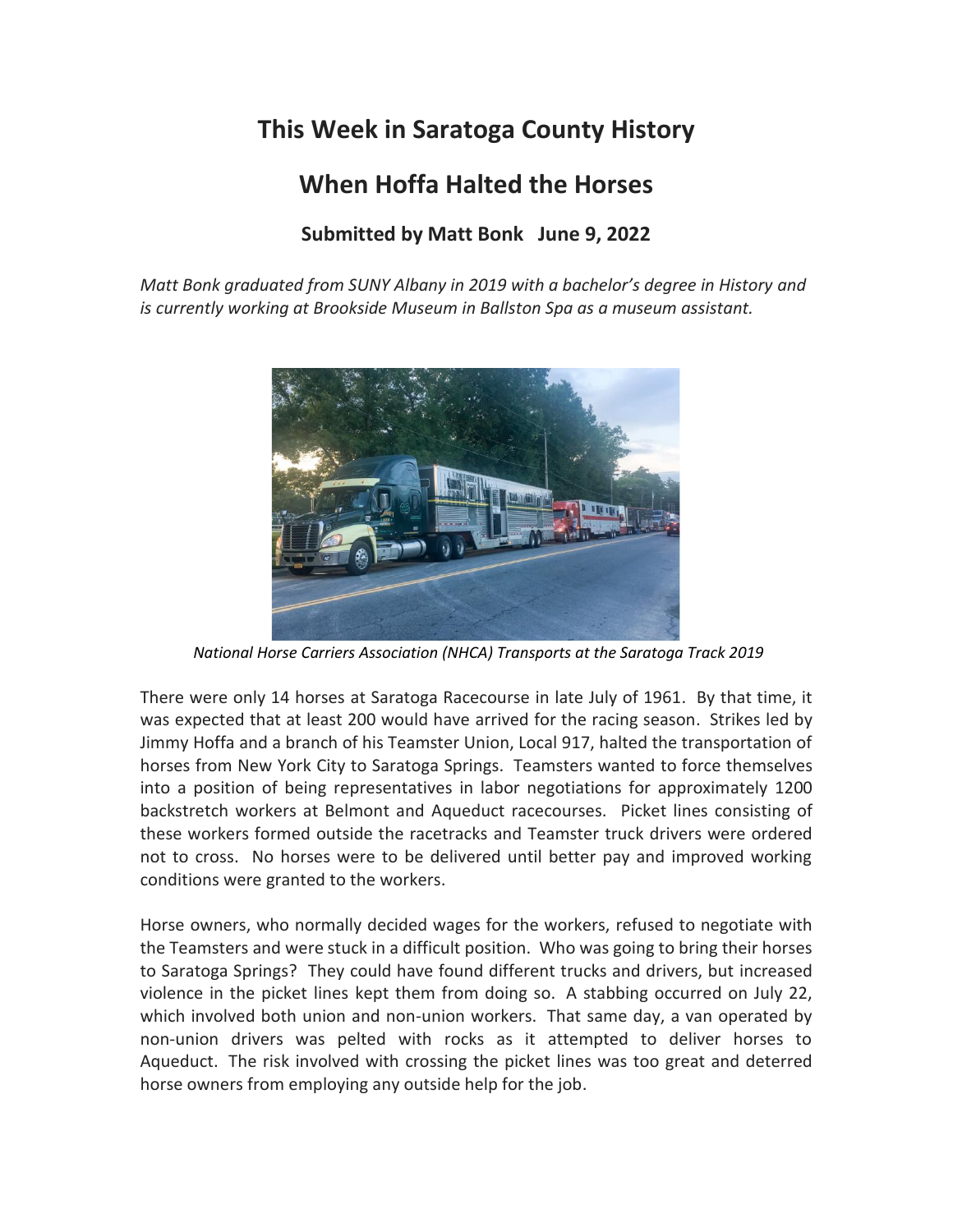During the days that followed, the strikes and picketing continued while negotiations between Teamsters and the State Labor Board remained at a standstill. Consequentially, horses were not being delivered at a rate that would ensure races could proceed as scheduled. With about a week until opening day, the entire racing season was put into question. Tension began mounting as this news spread and the Mayor of Saratoga Springs, James Benton, reached out to anyone who could help aid the situation. Among others, he was communicating with the State Labor Board, the Chamber of Commerce, the State Mediation Service, Lieutenant Governor Malcolm Wilson, and Governor Rockefeller. Everyone he spoke to assured him that racing would proceed as scheduled. These assurances were difficult to get behind though, since negotiations between Teamsters and Labor Board representatives were making no progress.

Perhaps trying to circumvent these complications, Benton went straight to the top and spoke with Jimmy Hoffa on July 25. Aside from his role as mayor, Benton was the owner of the Grand Union Motel on South Broadway and was involved in many city projects. His ultimate concern was for the city and understood that it's livelihood depended on business generated during the 24-day racing season. Hoffa was also aware of this and used it to his advantage. He made it clear he would only transport horses once labor demands were met. Benton suggested that Hoffa allow his drivers to move the horses and resume strikes in Saratoga, but Hoffa remained obstinate and rejected any pleas or compromises presented to him.

In the meantime, plans for using trains to move the horses had been quietly formulating. Trains were an outdated method of transportation at that point, but the equipment needed for the task was still available. The New York Racing Association employed "special cars," for the use of transporting horses and, on July 26, D&H Railroad was seen putting up a "horse siding," at their West Circular Street depot. The trains were to be routed through Connecticut and Massachusetts before coming to New York. Changes made to the railways in recent years prevented the special train cars from clearing certain bridges, so this indirect route had to be taken.

On July 27, the first bulk of horses arrived successfully. As early as 5am, 60 people gathered outside the D&H depot to watch the horses unload and parade their way to the stables. In a way, this was reviving an old tradition, albeit against the will of the city. Back when horses were normally brought by rail, people would gather to watch as they were unloaded and then guided across Broadway and down Union Avenue to the racecourse. The event was symbolic of mid-summer and assured citizens that the city would soon be booming. A total of 3 trains and 8 vans arrived between 3am until around noon that day, bringing a total of over 100 horses. The vans were able to make the trip undisturbed thanks to protection given along the way by state police, city police, local sheriffs, and Pinkerton Security.

The operation continued into July 28 and approximately 400 more horses arrived. This shift in momentum, from no horses to suddenly over 500 horses delivered in 2 days,